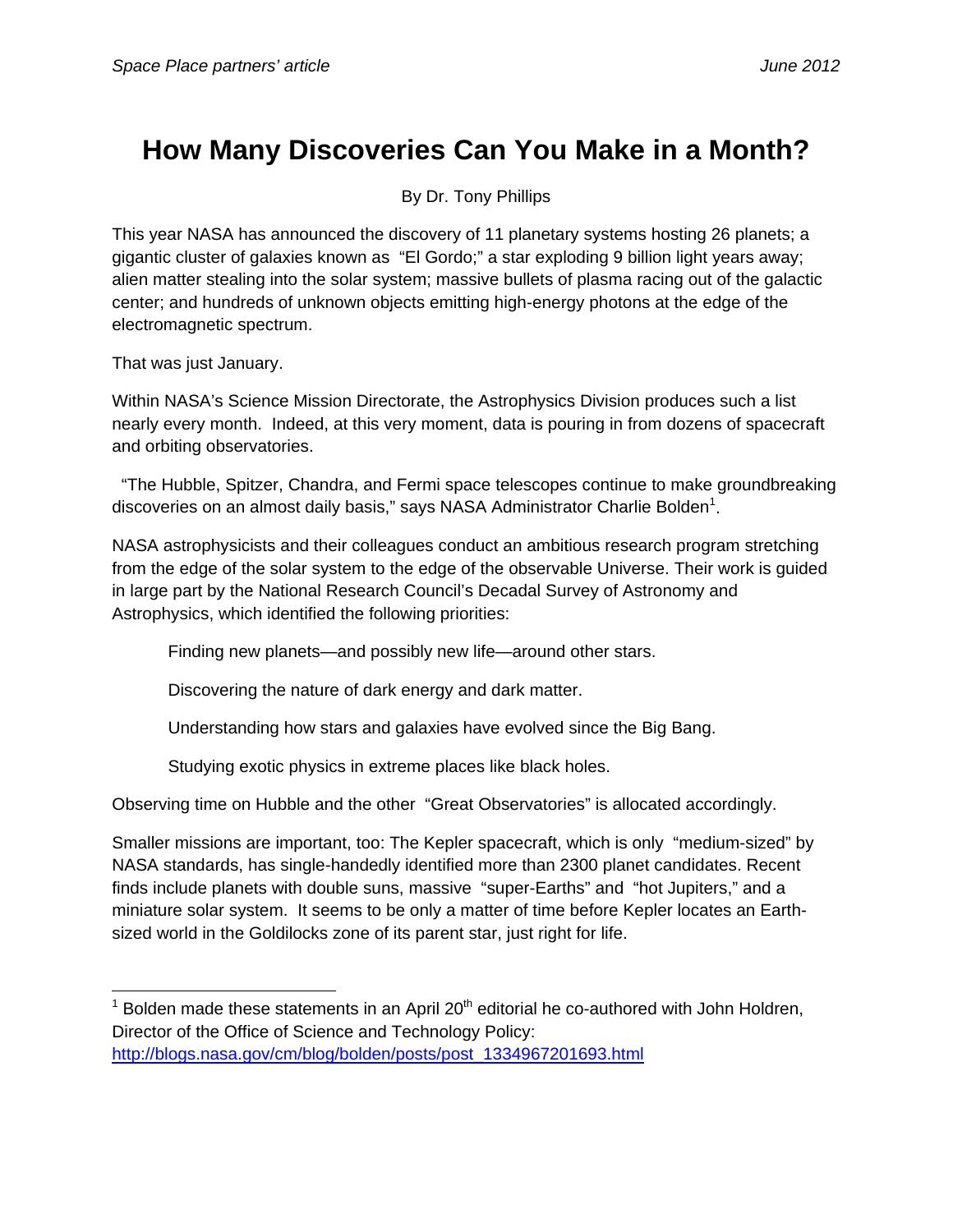A future astrophysics mission, the James Webb Space Telescope, will be able to study the atmospheres of many of the worlds Kepler is discovering now. The telescope's spectrometers can reveal the chemistry of distant exoplanets, offering clues to their climate, cloud cover, and possibilities for life.

That's not the telescope's prime mission, though. With a primary mirror almost 3 times as wide as Hubble's, and a special sensitivity to penetrating infrared radiation, Webb is designed to look into the most distant recesses of the universe to see how the first stars and galaxies formed after the Big Bang. It is, in short, a Genesis Machine.

Says Bolden, "We're on track in the construction of the James Webb Space Telescope, the most sophisticated science telescope ever constructed to help us reveal the mysteries of the cosmos in ways never before possible." Liftoff is currently scheduled for 2018.

How long will the list of discoveries be in January of that year? Stay tuned for Astrophysics.

For more on NASA's astrophysics missions, check out http://science.nasa.gov/astrophysics/. Kids can get some of their mind-boggling astrophysics questions answered by resident Space Place astrophysicist "Dr. Marc" at http://spaceplace.nasa.gov/dr-marc-space.

*This article was provided by the Jet Propulsion Laboratory, California Institute of Technology, under a contract with the National Aeronautics and Space Administration.* 



*Artist's concepts such as this one are based on infrared spectrometer data from NASA's Spitzer Space Telescope. This rendering depicts a quadruple-star system called HD 98800. The system is approximately 10 million years old and is located 150 light-years away in the constellation Crater. Credit: NASA/JPL-Caltech/T. Pyle (SSC)*